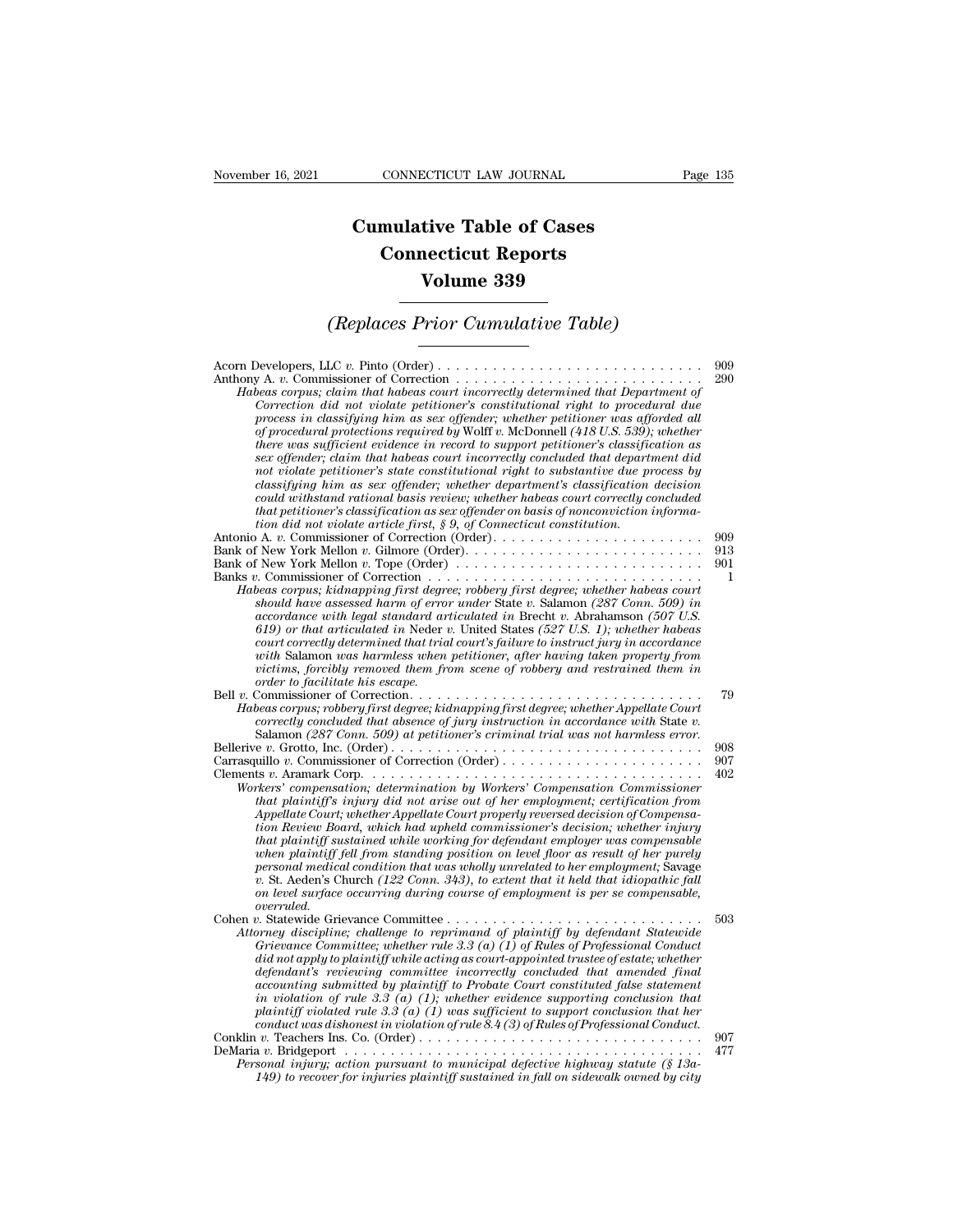*defendant; certification from Appellate Court; whether Appellate Court incorrectly*<br>*defendant; certification from Appellate Court; whether Appellate Court incorrectly*<br>*concluded that trial court had improperly admitted connectual concluded that trial concluded that trial court incorrectly*<br>*defendant; certification from Appellate Court; whether Appellate Court incorrectly*<br>*concluded that trial court had improperly admitted into evidenc Statute (§ 52-174 (b)) setting form Appellate Court; whether Appellate Court incorrectly*<br>*defendant; certification from Appellate Court; whether Appellate Court incorrectly*<br>*concluded that trial court had improperly adm CONNECTICUT LAW JOURNAL* Movember 16, 2021<br> *defendant; certification from Appellate Court; whether Appellate Court incorrectly*<br> *concluded that trial court had improperly admitted into evidence, pursuant to*<br> *statute defendant; certification from Appellate Court; whether Appellate Court incorrectly concluded that trial court had improperly admitted into evidence, pursuant to statute (§ 52-174 (b)) setting forth medical treatment recor defendant; certification from Appellate Court; whether Appellate Court incorrectly concluded that trial court had improperly admitted into evidence, pursuant to statute (§ 52-174 (b)) setting forth medical treatment recor defendant; certification from Appellate Court; whether Appellate Court incorrectly*<br>concluded that trial court had improperly admitted into evidence, pursuant to<br>statute (§ 52-174 (b)) setting forth medical treatment reco defendant; certification from Appellate Court; whether Appellate Court incorrectly<br>concluded that trial court had improperly admitted into evidence, pursuant to<br>statute (§ 52-174 (b)) setting forth medical treatment record *concluded that trad court had improperty admitted into evidence, pursuant to*<br>statute (§ 52-174 (b)) setting forth medical treatment records exception to hearsay<br>rule, treatment records and final report containing medical *statute* (§ 52-174(b)) setting forth medical treatment records exception to hearsay<br>rule, treatment records and final report containing medical opinion on causation<br>and extent of plaintiffs injuries when city was undel to *avowed. of records and report; claim that medical report was not admissible because it*<br>of *records and report; claim that medical report was not admissible because it*<br>was made in contemplation of litigation; Rhode v. Milla (287 Fain *<sup>v</sup>*. Benak (Order). . . . . . . . . . . . . . . . . . . . . . . . . . . . . . . . . . . . . . . . <sup>906</sup> Millium v. New Milford (310 Conn. 711), to extent they suggested that opportunity<br>to cross-examine author of medical record prepared for purposes of diagnosis,<br>treatment or care of patient is prerequisite for admission of *Local personaline author of medical record prepared for purposes of diagnosis,*<br>treatment or care of patient is prerequisite for admission of such record, dis-<br>avowed.<br> $v$ . Fusaro (Order).<br> $v$ . Benak (Order).<br>Zoning; admi *trative remedies; certification from Appellate Court; claim that trial court improperly dismissed administrative appeals for lack of subject matter jurisdiction; whether Appellate Court incorrectly determined that city's zoning administrator had authority to determine that plaintiff property owner's appeals for appeals operation.*<br> *had authority to determine that plaintig & Zoning Commission and authority administrative appeals, subject matter jurisdiction Permit was voiding; administrative appeals; subject matter jurisdiction; exhaustion of administrative remedies; certification from Appellate Court; claim that trial court improperly dismissed administrative appeals for la Appellate Court incorrectly determined that plaintiff was required to appeal from deministrative appeals; subject matter jurisdiction; exhaustion of administrative remedies; certification from Appellate Court; claim that trial court improperty dismissed administrative appeals for lack of subject matter whether Appellate Court incorrectly determined that city's zoning administrator*<br>*had authority to determine that plaintiff property owner's application for special*<br>*permit was void*; *whether plaintiff's consolidated ap* Fenner *<sup>v</sup>*. Commissioner of Correction (Order) . . . . . . . . . . . . . . . . . . . . . . . . . <sup>908</sup> Finney *<sup>v</sup>*. Commissioner of Correction (Order) . . . . . . . . . . . . . . . . . . . . . . . . . <sup>915</sup> Frantzen *<sup>v</sup>*. Davenport Electric (Order) . . . . . . . . . . . . . . . . . . . . . . . . . . . . . <sup>914</sup> Appellate Court incorrectly determined that plaintiff was required to appeal from<br>decision of city's zoning administrator purporting to void plaintiff's application<br>for special permit.<br>Fenner v. Commissioner of Correction Gonzalez *<sup>v</sup>*. Commissioner of Correction (Order). . . . . . . . . . . . . . . . . . . . . . . . <sup>909</sup> for special permit.<br>
Fenner v. Commissioner of Correction (Order)<br>
Finney v. Commissioner of Correction (Order)<br>
Frantzen v. Davenport Electric (Order)<br>
Frantzen v. Davenport Electric (Order)<br>
Gibson v. Jefferson Woods Com *Administioner of Correction (Order)*<br> *Administrative appearsioner of Correction (Order)*<br> *Administrative appeal; tribal sovereign immunity; whether trial court properly*<br> *Administrative appeal; tribal sovereign immunit sustained plaintiffs'* appear to the main from decision of the method of the method of the method of appear of Commissioner of Correction (Order).<br> *sustained plaintiffs' appeal, tribal sovereign immunity, whether trial c plaintiffs* to cease and desist and to pay civil penalties for violating and the pay commissioner of Correction (Order).<br> *p p* Jefferson Woods Community, Inc. (Order).<br> *p p sustained plaintiffs' appeal; tribal sov b*. Jefferson Woods Community, Inc. (Order).<br> *b*. Jefferson Woods Community, Inc. (Order).<br>
22 *v*. Commissioner of Correction (Order).<br>
Illaministrative appeal; tribal sovereign immunity; whether trial court properly<br>
s *pursuant to laws of federally recognized Indian tribe, were entitled to tribal sovereign immunity as arms of tribe; claim that plaintiff chairman of Indian tribe shared in tribal sovereign immunity of plaintiff businesses; whether trial court property and sovereign immunity; whether trial court property*<br>plaintiffs to cease and desist and to pay civil penalties for violating Comercicut's<br>plaintiffs to cease and desist and to pay civil penalties for viola *bustained plaintiffs' appeal from decision of Commissioner of Banking ordering<br>plaintiffs to cease and desist and to pay civil penalties for violating Connecticut's<br>banking and usury laws; claim that plaintiff businesses,* plantiffs to cease and desist and to pay civil penalties for violating Connecticut's<br>banking and usury laws; claim that plaintiff businesses, which were created<br>pursuant to laws of federally recognized Indian tribe, were e *banking and usury laws; claim that plaintiff businesses, which were created* pursuant to laws of federally recognized Indian tribe, were entitled to tribal sovereign immunity as arms of tribe; claim that plaintiff chairma pursuant to laws of *federally recognized Indian tribe, were entitled to tribal*<br>sovereign immunity as arms of tribe; claim that plaintiff chairman of Indian<br>tribe shared in tribal sovereign immunity of plaintiff businesse *sovereign immunity as arms of tribe; claim that plat* tribe shared in tribal sovereign immunity of plaintiff court correctly determined that entities claiming tribal burden of proving, by preponderance of evidence, their Fries sared in tried society unmaining of plainting sixterses, anceaer in a<br>court correctly determined that entities claiming tribal sovereign immunity bore<br>burden of proving, by preponderance of evidence, their status as burden of proving, by preponderance of evidence, their status as arms of tribe;<br>claim that trial court applied improper test for determining whether entity is<br>entitled to sovereign immunity as arm of tribe; whether tribal *claim that trial court applied improper test for determining whether entity is*<br> *entitled to sovereign immunity as arm of tribe; whether tribal sovereign immunity extended to plaintiff chairman with respect to civil pena* entitled to sovereign immunity as arm of tribe; whether tribal sovereign immunity extended to plaintiff chairman with respect to civil penalty imposed on him<br>and with respect to prospective injunctive relief.<br>Harris v. Com nity extended to plaintiff chairman with respect to civil penalty imposed on him<br>and with respect to prospective injunctive relief.<br>Hararis v. Commissioner of Correction (Order)<br>10. Hasan v. Commissioner of Correction (Ord and with respect to prospective injunctive relief.<br>
Harris v. Commissioner of Correction (Order)<br>
Hasan v. Commissioner of Correction (Order)<br>
Holloway v. Carvalho (Order)<br>
In re Karter F. (Order)<br>
11 In re Karter F. (Orde *Administrative appeal; whether ministration: Laonible appealing appealing the set of the Same appeal; whether F.* (Order)<br> *Administrative appeal; whether trial court properly dismissed plaintiffs' appeal*<br> *Administrativ challenging defendant agency's action on petition after neither defendant agency's action of petition of petition of petition of petition of planting defendant agency's action on petition for reconsideration of final cha decision for lack of subject matter jurisdiction; lawfulness of defendant's consideration of plaintiffs' petition for reconsideration personal decision for lack afteration of plaintiffs' appeal*<br> *eration for example in the periodic periodic periodic periodic periodic in the ministrative appeal; whethe* operation of law (§ 4-181a (a) (1)) through increase that is the function of the selections Enforcement Commission<br>*operation of later appeal, whether trial court properly dismissed plaintiffs' appeal*<br>*challenging defenda defendant in the method in the petition of petition of the 4-183 consideration*  $\alpha$  is the expected of the consideration of peak consideration of final *challenging defendant agency's action on petition for reconsiderati (a) (2), discussed; whether plaintiff's appeal was timely filed pursuant to statute challenging defendant agency's action on petition for reconsideration of final decision for lack of subject matter jurisdiction; lawfulness of defendant's consideration of plaintiffs' petition for reconsideration after p* decision for lack of subject matter jurisdiction; lawfulness of defendant's consideration of plaintiffs' petition for reconsideration after petition had by denied by operation of law (§ 4-181a (a) (1)) through inaction by eration of plaintiffs' petition for reconsideration after petition had by denied by<br>operation of plaintiffs' petition for reconsideration after petition had by denied by<br>operation of law (§ 4-181a (a) (1)) through inaction operation of law (§ 4-181a (a) (1)) through inaction by defendant, discussed;<br>defendant's consideration of petition for reconsideration pursuant to § 4-181a<br>(a) (2), discussed, whether plaintiff's appeal was timely filed p defendant's consideration of petition for reconsideration pursuant to \$4-181a<br>
(a) (2), discussed, whether plaintiff's appeal was timely filed pursuant to statute<br>
(\$4-183 (c) (3)).<br>
Nussbaum v. Dept. of Energy & Environme (a)  $(2)$ , discussed, whether plaintiff's appeal was timely filed pursuant to statute<br>  $(\$ 4-183$   $(c)$   $(3))$ .<br>
Nussbaum v. Dept. of Energy & Environmental Protection (Order)<br>
Reserve Realty, LLC v. BLT Reserve, LLC (Order *Assault first degree; claim that jury's verdict of guilty of intentional assault and reckless assault was legally inconsistent; claim that state could not maintain on reckless assault was legally inconsistent; claim that state could not maintain on reckless assault was legally inconsistent; claim that sta*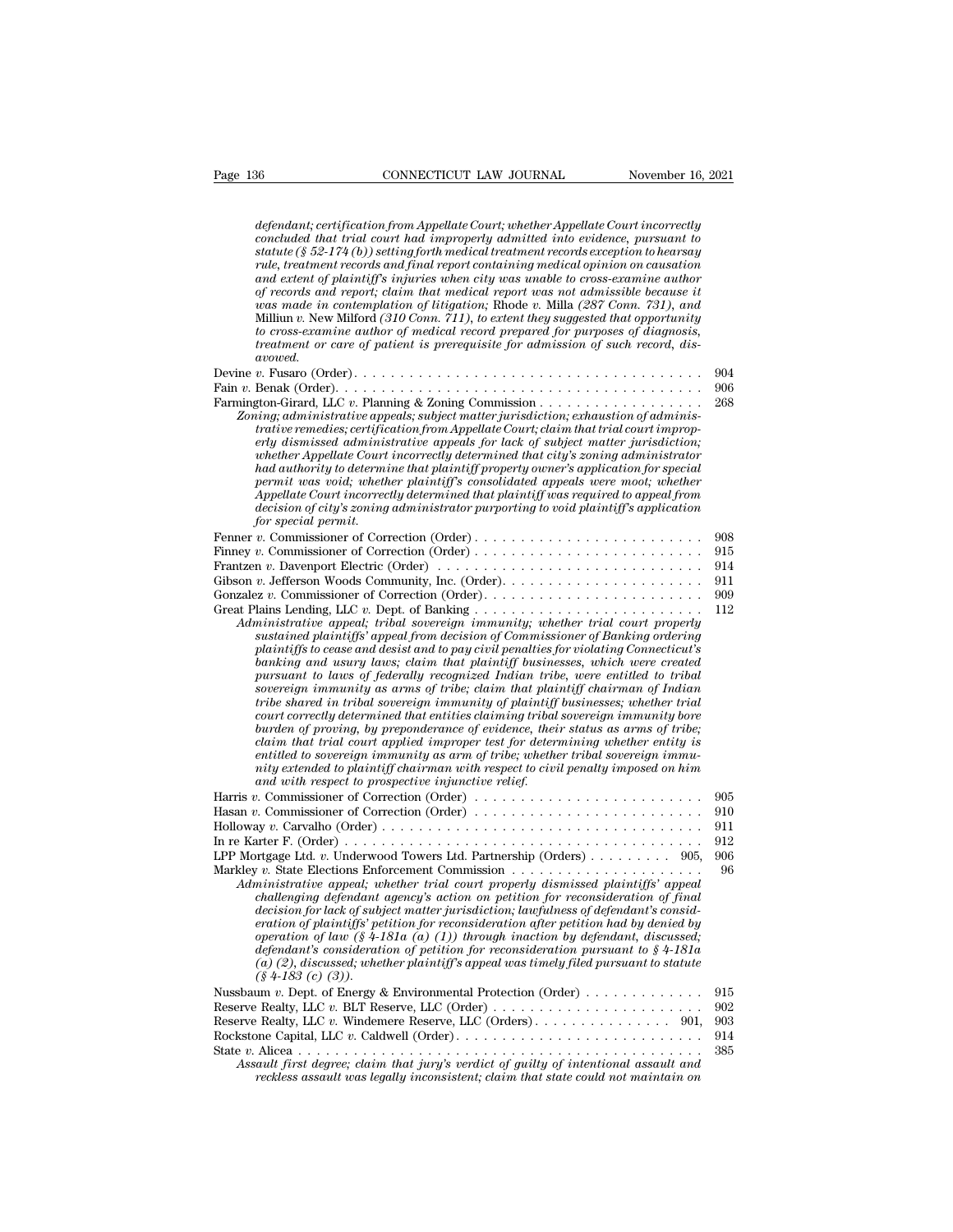| November 23, 2021 | CONNECTICUT LAW JOURNAL                                                                                                                                                                                                                                                                                                                                                                                                                                                                                         | Page 137 |
|-------------------|-----------------------------------------------------------------------------------------------------------------------------------------------------------------------------------------------------------------------------------------------------------------------------------------------------------------------------------------------------------------------------------------------------------------------------------------------------------------------------------------------------------------|----------|
|                   |                                                                                                                                                                                                                                                                                                                                                                                                                                                                                                                 |          |
| natives.          | appeal that defendant's convictions were consistent on ground that state's theory<br>of case at trial contemplated charges of intentional and reckless assault as alter-                                                                                                                                                                                                                                                                                                                                        |          |
|                   |                                                                                                                                                                                                                                                                                                                                                                                                                                                                                                                 | 904      |
|                   |                                                                                                                                                                                                                                                                                                                                                                                                                                                                                                                 | 914      |
|                   | First degree sexual assault; risk of injury to child; prosecutorial impropriety; whether<br>trial court improperly admitted evidence of victim's out-of-court demeanor;<br>whether prosecutor engaged in improprieties during closing and rebuttal argu-<br>ments; claim that prosecutor's comment that defendant displayed "lack of outrage"<br>at sexual abuse allegations violated his right to confrontation and improperly<br>appealed to jurors' emotions and passions; whether prosecutor's comment that | 328      |
|                   | .                                                                                                                                                                                                                                                                                                                                                                                                                                                                                                               |          |

| oj case ar ir iai conicempianca charges oj inicentional ana reciliess assauri<br>natives.                                                                           |     |
|---------------------------------------------------------------------------------------------------------------------------------------------------------------------|-----|
|                                                                                                                                                                     | 904 |
|                                                                                                                                                                     | 914 |
|                                                                                                                                                                     | 328 |
| First degree sexual assault; risk of injury to child; prosecutorial impropriety; whether                                                                            |     |
| trial court improperly admitted evidence of victim's out-of-court demeanor;                                                                                         |     |
| whether prosecutor engaged in improprieties during closing and rebuttal argu-                                                                                       |     |
| ments; claim that prosecutor's comment that defendant displayed "lack of outrage"<br>at sexual abuse allegations violated his right to confrontation and improperly |     |
| appealed to jurors' emotions and passions; whether prosecutor's comment that                                                                                        |     |
| defendant displayed "lack of outrage" referred to defendant's testimonial                                                                                           |     |
| demeanor or his courtroom demeanor unrelated to his demeanor while testifying;                                                                                      |     |
| claim that prosecutor improperly diluted presumption of innocence and infringed                                                                                     |     |
| on defendant's right to testify by referring to his interest in outcome of case;                                                                                    |     |
| claim that prosecutor improperly expressed her personal opinion with respect                                                                                        |     |
| to defendant's credibility by questioning inconsistencies in his testimony; claim                                                                                   |     |
| that prosecutor's comments regarding victim's lack of motive to lie and testimo-<br>nial demeanor were improper expressions of personal opinion; claim that prose-  |     |
| cutor provided improper statement of law when she described reasonable doubt                                                                                        |     |
| standard; whether prosecutor improperly mischaracterized evidence and risked                                                                                        |     |
| diluting state's burden of proof by informing jury that victim's testimony was                                                                                      |     |
| unchallenged and uncontroverted; whether prosecutorial improprieties deprived                                                                                       |     |
| defendant of due process right to fair trial.                                                                                                                       |     |
| State v. Felimon C. (Order) $\ldots \ldots \ldots \ldots \ldots \ldots \ldots \ldots \ldots \ldots \ldots \ldots \ldots$                                            | 911 |
|                                                                                                                                                                     | 913 |
|                                                                                                                                                                     | 225 |
| Risk of injury to child conviction in connection with incident in which defendant<br>dragged his daughter down school hallway; defense of parental justification;   |     |
| whether Appellate Court correctly determined that trial court had not abused its                                                                                    |     |
| discretion in precluding defendant, who represented himself at trial, from asking                                                                                   |     |
| daughter's teacher, during cross-examination, whether she had ever seen daughter                                                                                    |     |
| become physical with another person at school; whether trial court abused its                                                                                       |     |
| discretion by limiting defendant's direct examination of himself, during which                                                                                      |     |
| he sought to elicit his own testimony about information crucial to his parental                                                                                     |     |
| justification defense; whether trial court's error was harmful.                                                                                                     |     |
|                                                                                                                                                                     | 912 |
|                                                                                                                                                                     | 910 |
| Strangulation second degree; assault third degree; unlawful restraint first degree;                                                                                 | 452 |
| threatening second degree; certification from Appellate Court; whether Appellate                                                                                    |     |
| Court correctly concluded that defendant's constitutional right to jury trial was                                                                                   |     |
| not violated when trial court, rather than jury, determined that assault and                                                                                        |     |
| unlawful restraint charges were not "upon the same incident" as strangulation                                                                                       |     |
| charge for purposes of second degree strangulation statute (§ 53a-64bb (b)); claim                                                                                  |     |
| that language in $\S$ 53a-64bb (b) prohibiting person from being found guilty of                                                                                    |     |
| strangulation second degree "upon the same incident" as unlawful restraint or<br>assault is element of second degree strangulation under Apprendi v. New Jersey     |     |
| (530 U.S. 466) and its progeny that must be found by jury beyond reasonable                                                                                         |     |
| doubt.                                                                                                                                                              |     |
|                                                                                                                                                                     | 910 |
|                                                                                                                                                                     | 187 |
| Murder; criminal possession of pistol or revolver; carrying pistol without permit;                                                                                  |     |
| affirmative defense of mental disease or defect; whether Appellate Court correctly                                                                                  |     |
| concluded that trial court had reasonably rejected defendant's defense of mental                                                                                    |     |
| disease or defect and opinions of defendant's experts relating to that defense.                                                                                     |     |
| Thornton v. Jacobs<br><u>.</u>                                                                                                                                      | 495 |
| Motion to quash; whether plaintiffs' withdrawal of subpoena to depose defendant<br>rendered moot defendant's appeal to this court from judgment of Appellate Court  |     |
| dismissing as frivolous her appeal from trial court's denial of her motion to                                                                                       |     |
| quash subpoena; whether vacatur of Appellate Court's judgment was appropriate                                                                                       |     |
| when defendant, through no fault of her own, was unable to obtain judicial review                                                                                   |     |
| of Appellate Court's judgment.                                                                                                                                      |     |
|                                                                                                                                                                     |     |